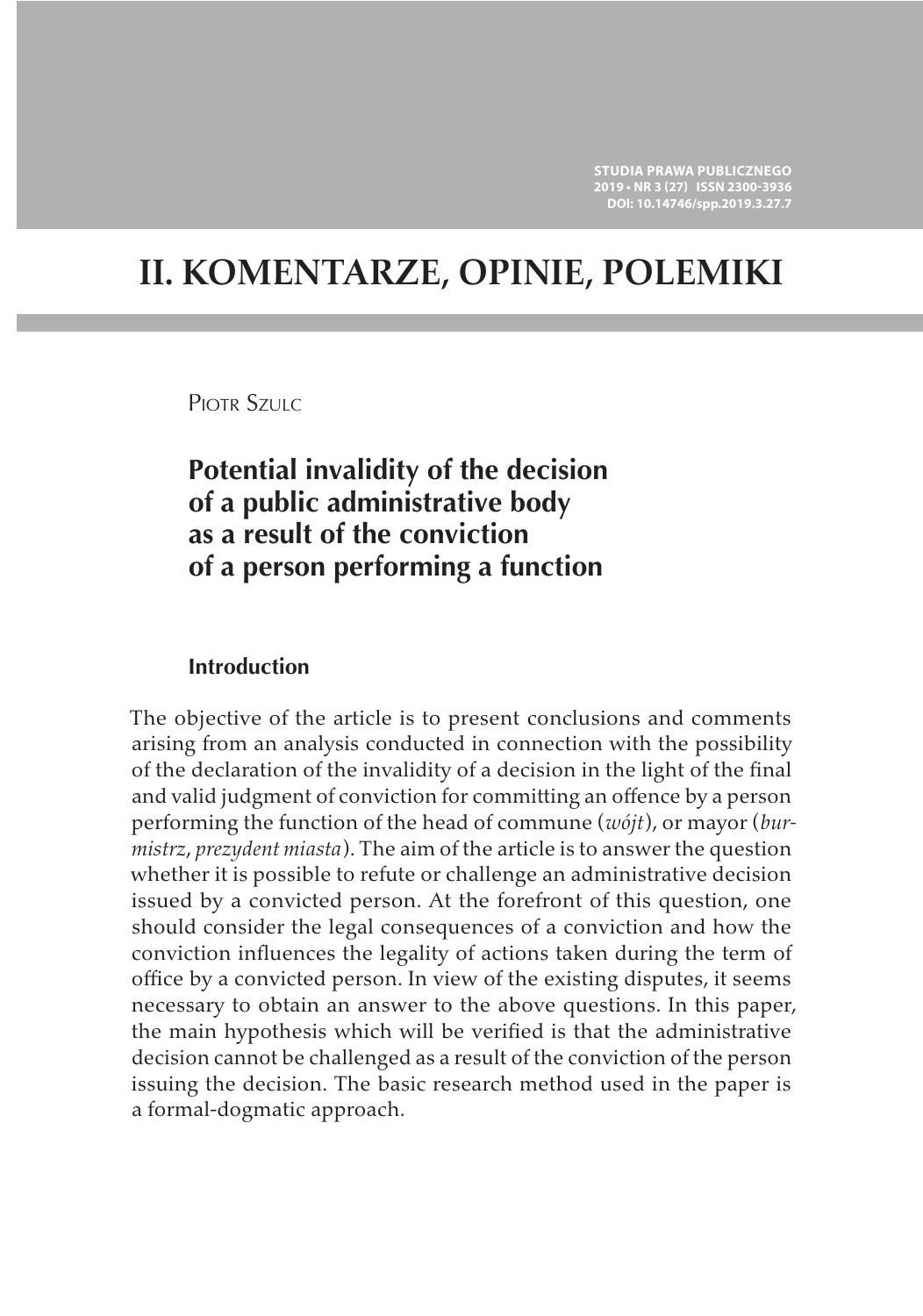## **1. Legal situation under the Election Code**

The Election Code in its Article 492 § 1 Items 1–10 enumerates instances when the current mandate of the head of commune (*wójt*) or a mayor (*burmistrz*, *prezydent miasta*) expires. Such instances include: refusal to take an oath, failure to submit a statement on the person's financial standing within the deadline set out in separate regulations, a written waiver of the mandate, loss of the eligibility for election or the lack of such eligibility on the election day, breach of statutory prohibitions to combine the function of the head of commune and the performance of the function or conducting business activities specified in separate regulations, adjudication of incapacity to work or inability to exist independently under the procedure set out in the regulations on old-age and disability pensions, death, dismissal by way of a referendum, dismissal in accordance with the Act on Commune Self-Government of 8 March 1990, changes in the territorial division.

Eligibility for election (passive electoral right) includes the right to be elected, and to carry out the mandate obtained as a result of elections conducted with no defects. It has to be stated that in accordance with Article 492 § 1 Section 4 in connection with Article 11 § 2 Section 1 the loss of the eligibility for election (passive electoral right) takes place as a result of a sentence, based on the final and valid judgment, to the penalty of imprisonment for intentional offence prosecuted by public indictment or intentional fiscal offence. The sentencing of a person performing the function of the mayor to a fine does not result in the loss of the eligibility for election, therefore, the condition of the expiration of the mandate on the basis of the loss of eligibility for election is not met. A justification of the treatment of the sentencing to the penalty of imprisonment for the offence prosecuted by public indictment as a condition of the loss of passive electoral right was to ensure appropriate selection of candidates for public offices, related with the exercising of authority, involving public trust – by eliminating individuals convicted for the offence who, by committing a punishable act, become unworthy of such trust (the so-called electoral disqualification).

It should be noted on the margin that it is the election officer (*komisarz wyborczy*) who makes notification about the expiration of the mandate of the mayor due to the reason referred to in Article 492 § 1 (4) (loss of eligibility for election), by an announcement, within 14 days from the date when the extract of the final and valid court ruling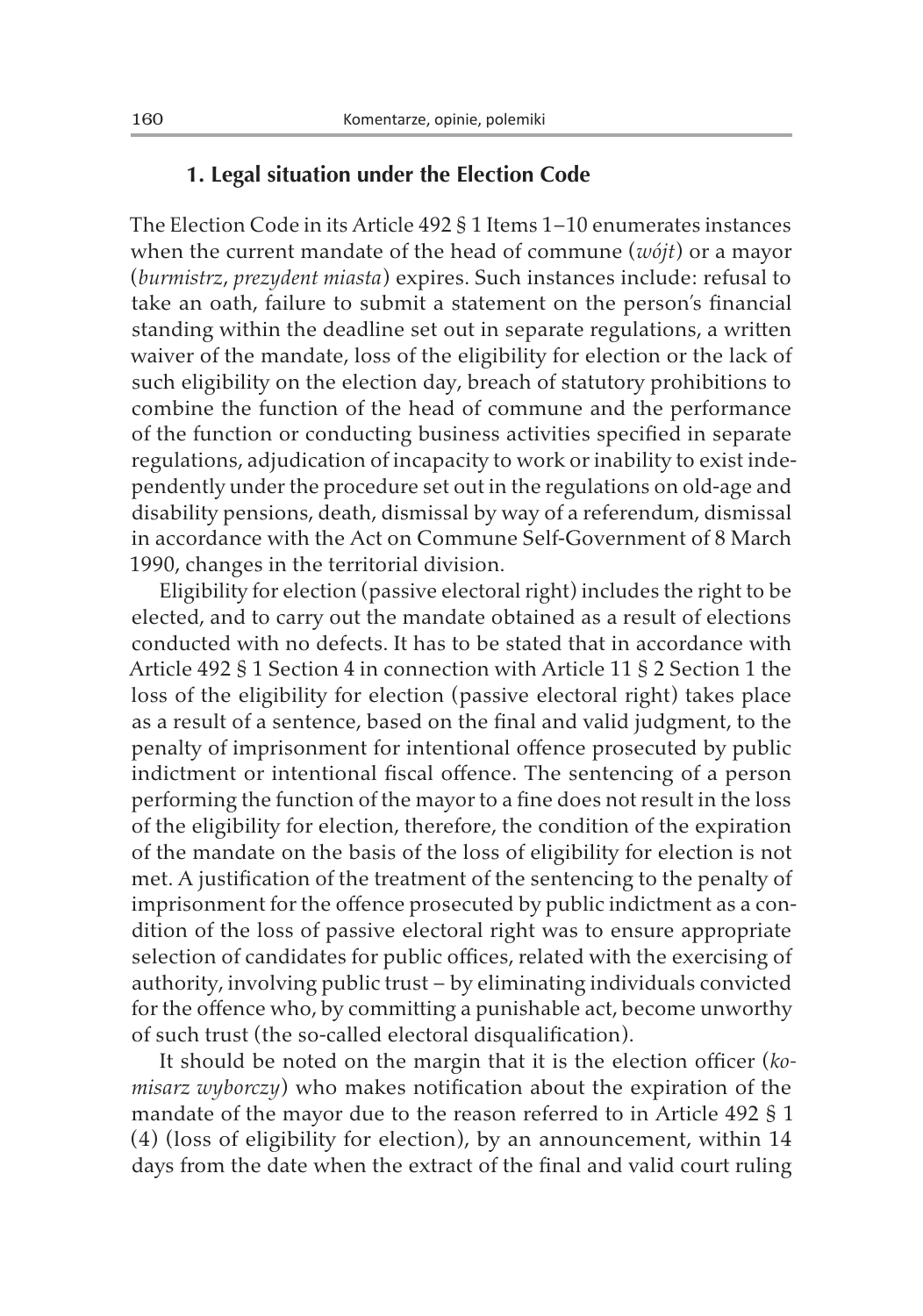is delivered. The notification of the election officer is published in the voivodeship official journal and announced to the public in the Public Information Bulletin (*Biuletyn Informacji Publicznej*).

The action taken by the election officer only declares the occurrence of certain circumstances. As to the principle, the mandate expires as a result of the occurrence of one of the circumstances referred to above by force of law, on the date of the event existing in the legal norm. The announcement of the election officer is aimed at confirming a legal effect occurring by force of law. However, it has to be noted that only from the moment when such an individual action has been effected, its addressee is bound by the effectively shaped individual legal situation. The determination of the consequences of such finding is not covered by this ruling as it takes place as a result of the legislator's willingness.

In summary, the sentencing of a person performing the function of the mayor by the final and valid judgment to a fine does not constitute a condition of the expiry of the mandate of the mayor on the basis of the provisions of the Election Code.

#### **2. Legal situation under the Act on Self-Government Employees**

Additionally, it has to be noted that there is a certain inconsistency under the Election Code and the Act on Self-Government Employees. Pursuant to Article 6 Section 2 of the Act, a person who has not been convicted by the final and valid court judgment for intentional offence prosecuted by public indictment or intentional fiscal offence may become a self-government employee hired on the basis of election or appointment. Pursuant to Article 4 Section  $1(1)(c)$  a mayor is a self-government employee hired on the basis of election.

The provisions of the Act are unambiguous and do not leave any freedom to the authority that hires a self-government employee in management capacity. This means that if any of the above mentioned statutory requirements is missing, it is inadmissible to appoint a given person to a management office in self-government administration, even if the person meets the remaining criteria. Such restrictive interpretation of the above regulations is justified by the unique nature of the functions performed by individuals holding management positions.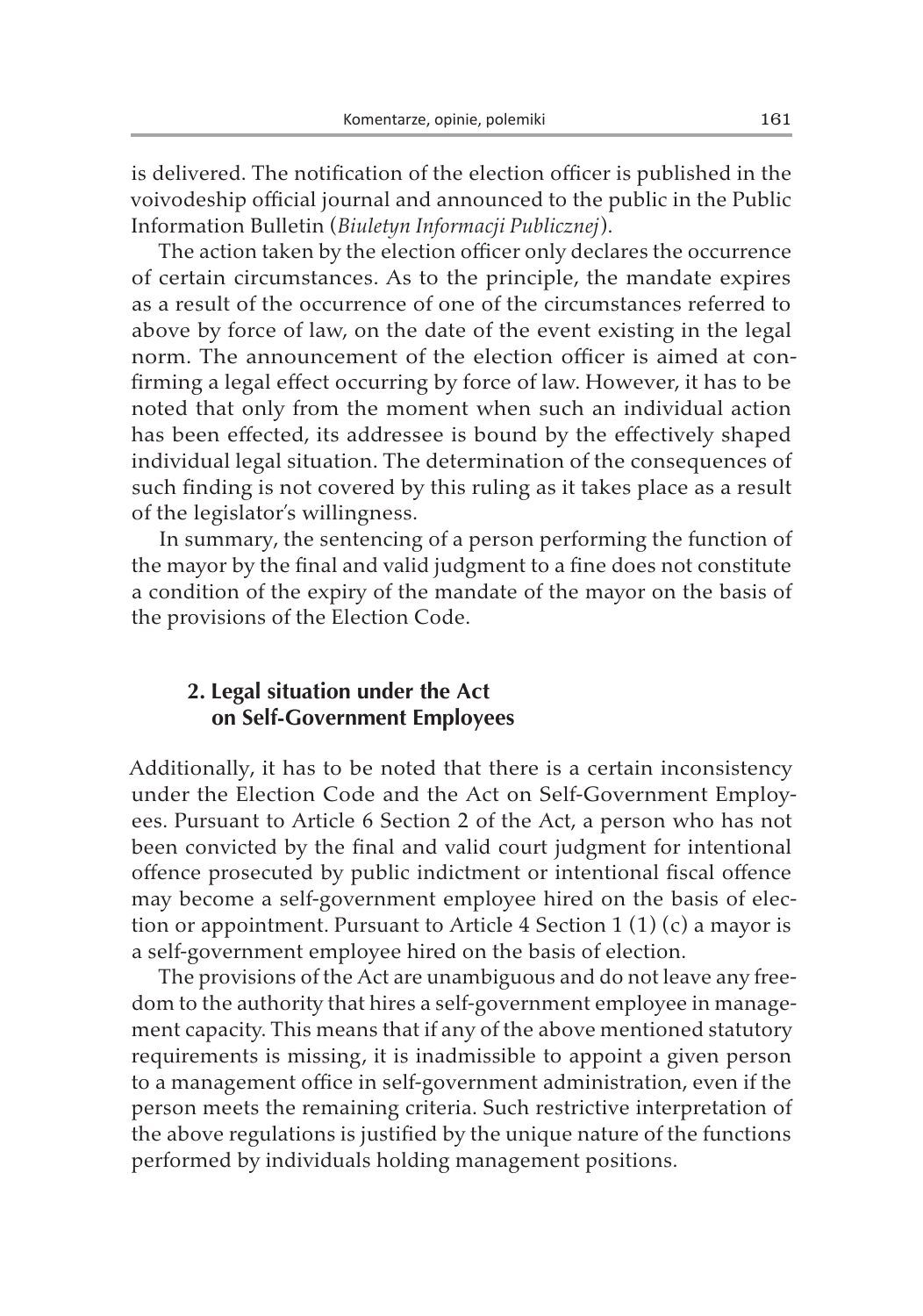Also, the subsequent loss of any of the statutory requirements (related to the person) by the self-government employee during his/her employment should result in the termination of the employment relationship because of the failure to meet statutory requirements established for self-government employees. If any criminal liability within the meaning of Article 6 Section 2 arises, it will create an obstacle regarding the hiring of such self-government employee.

#### **3. Legal situation under the Labour Code**

Pursuant to Article 8 Section 1 of the Act on Self-Government Employees, the commune office (*urząd gminy*) is the employer of a (commune) mayor. Any action in the area of labour law related to the mayor, connected with the establishment and termination of employment, is carried out by the chair of the commune council (the chair does not take any action in order to establish this relationship, e.g. by signing the election document). Pursuant to Article 4 Section 1 (1c) of the Act on Self-Government Employees the mayor is employed by the commune office based on election. The wording of Article 73 § 1 of the Labour Code provides that the election entrusts a given person with a position and leads to the establishment of an employment relationship if the duty of performing work is a result of the election. The employment based on election arises in order to carry out the mandate and lasts during its term. Therefore, it is subordinated to this "basic" relationship to such an extent that it cannot exist without it. On the other hand, Article 73 § 2 of the Labour Code directly indicates that the employment relationship based on election will be terminated upon the expiry of the mandate. The peculiarity of an employment relationship established based on election manifests itself by the lack of the possibility to terminate it prior to the expiry of the mandate of the employee. In the literature it is emphasised that there is a close relationship between an employment based on election and the elective function as well as that the provisions of Article 73 § 2 of the Labour Code involve the elimination of the possibility to terminate an employment relationship based on election without breaching the mandate.

Therefore, if the employment based on election is terminated only when the mandate expires, then as long as the mandate is not challenged, the employment based on election continues. The function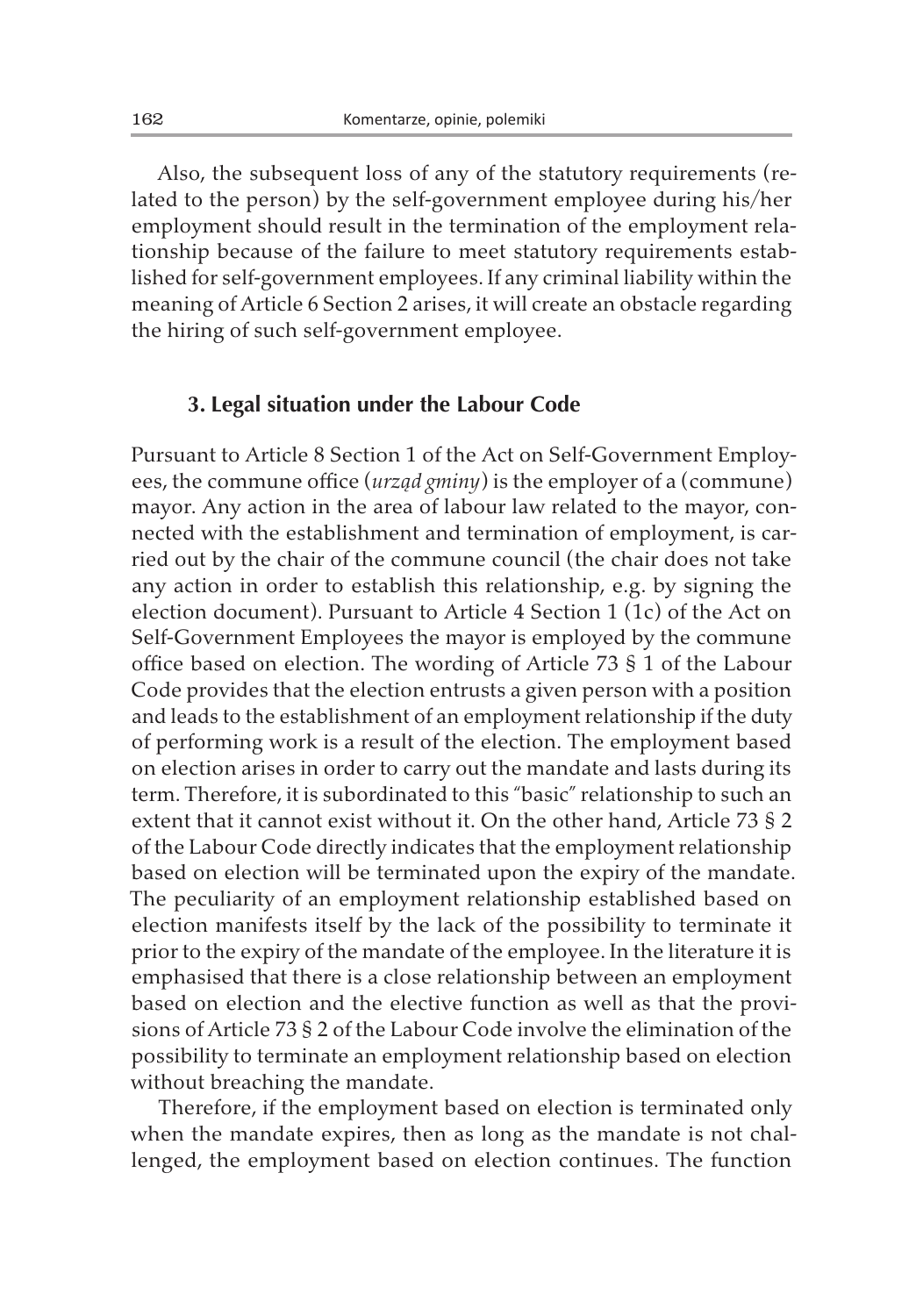of the holder of the mandate ends together with the expiration of the mandate and at that time also employment based on election expires. It also follows from the regulations of the Labour Code that the election itself constitutes an act that triggers employment. This should be understood in such a manner that it is a direct source of the relationship and not that it only constitutes grounds of entering into an employment contract and in this sense it performs the role of indirect grounds of the employment.

A person sentenced by the final and valid judgment for intentional offence prosecuted by public indictment to a fine or to penalty of imprisonment retains a passive electoral right in the elections for the mayor. Some representatives of the legal theory believe that if such a person gets elected as a mayor it will not be possible to establish employment with this person in the capacity of a self-government employee based on election. The provisions of the Act on Self-Government Employees contain a prohibition regarding the employment of a person convicted by the final and valid judgment for intentional offence prosecuted by public indictment in the capacity of a self-government employee based on appointment and election, regardless of the penalty to which the person was sentenced. The Election Code regulates issues related with a passive electoral right of a number of entities, including the mayor. A person with respect to whom a negative condition such as being subject to criminal liability was met cannot be a candidate for a public office or cannot keep such office. On the other hand, the Act on Self-Government Employees sets out the conditions of employment of all self-government employees, including the mayor. Therefore, we are dealing with two separate legal regulations where the legislator has regulated completely different legal situations. With respect to the mayor the Election Code regulates the conditions of a passive electoral right, and the Act on Self-Government Employees regulates a mayor's legal situation as a self-government employee based on election. Therefore, in such legal circumstances the conflict-of-law rules (e.g. *lex specialis derogat legi generali*) cannot be applied because there is no conflict of norms when the norms regulate completely different legal situations.

On the other hand, a position is well established in the doctrine and the case law indicating that the regulations governing the principles of the election of the mayor should be treated *as lex specialis* with respect to the Act on Self-Government Employees, therefore, the conflict of the two acts – with respect to the election and a subsequent employment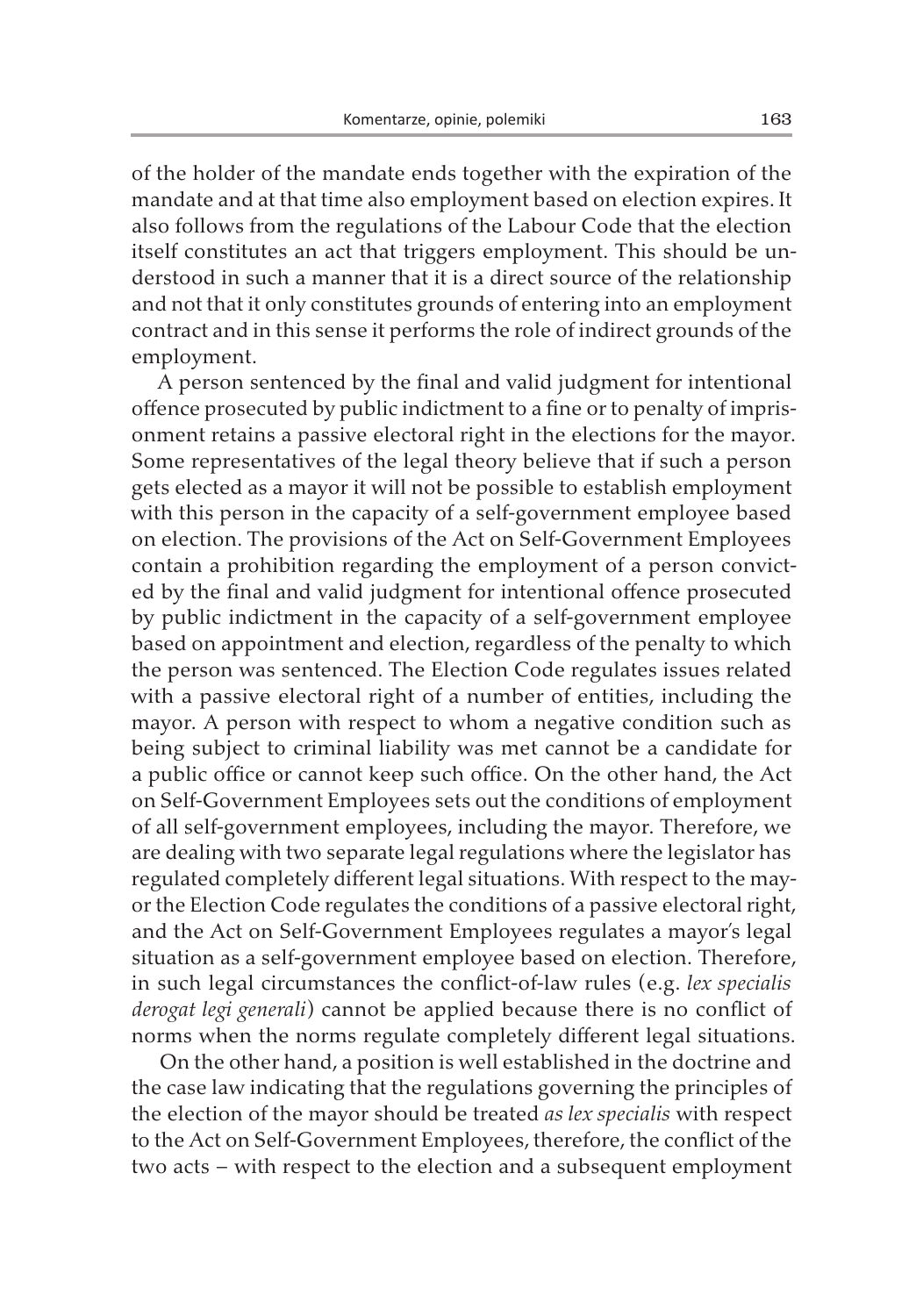of a convicted person at the office of the commune – is out of question. Additionally, the provisions of the Labour Code and the case law to that extent indicate that the employment based on election is terminated only in the case of the expiration of the mandate. As a result, it seems that as long as the mandate of the person performing the function of the mayor remains in effect, the employment will continue.

#### **4. Potential invalidity**

With respect to the potential invalidity of the decision of the public administrative body as a result of the conviction of a person performing the function of the mayor for an offence by the final and valid judgment it is necessary to carefully analyse the potential basis for invalidity.

Under Polish law positive and negative conditions of declaring the invalidity of an administrative decision are defined in Article 156 of the Administrative Procedure Code. As to the principle, the rule of the presumption that the decision is correct applies, which means that the administrative decision, until its invalidity is declared pursuant to Article 156 of the Administrative Procedure Code by a final decision of competent authority, exists in legal transactions and triggers legal consequences. The above arrangement is aimed at releasing administered entities from the risk of a subjective assessment of legal consequences of errors related to the actions taken by public administration, and it also provides grounds for asserting claims limiting adverse consequences triggered by a defective decision or by the fact of removing it from legal transactions. Therefore, the declaration of invalidity of a decision constitutes an exception to a general rule of the stability of final decisions expressed in Article 16 § 1 of the Administrative Procedure Code.

The following belong to a closed list of positive conditions of declaring the invalidity of an administrative decision: issuance of a decision in breach of regulations on jurisdiction, issuance of a decision without legal grounds or in gross breach of law, the decision concerns a matter that has previously been resolved by another final decision or a matter that was dealt with silently, addressing a decision to a person who is not a party to the matter, a decision was unenforceable on the date when it was issued and its unenforceability is permanent, in case of its performance, the decision would have resulted in a punishable act, a decision contains a defect resulting in its invalidity by force of law.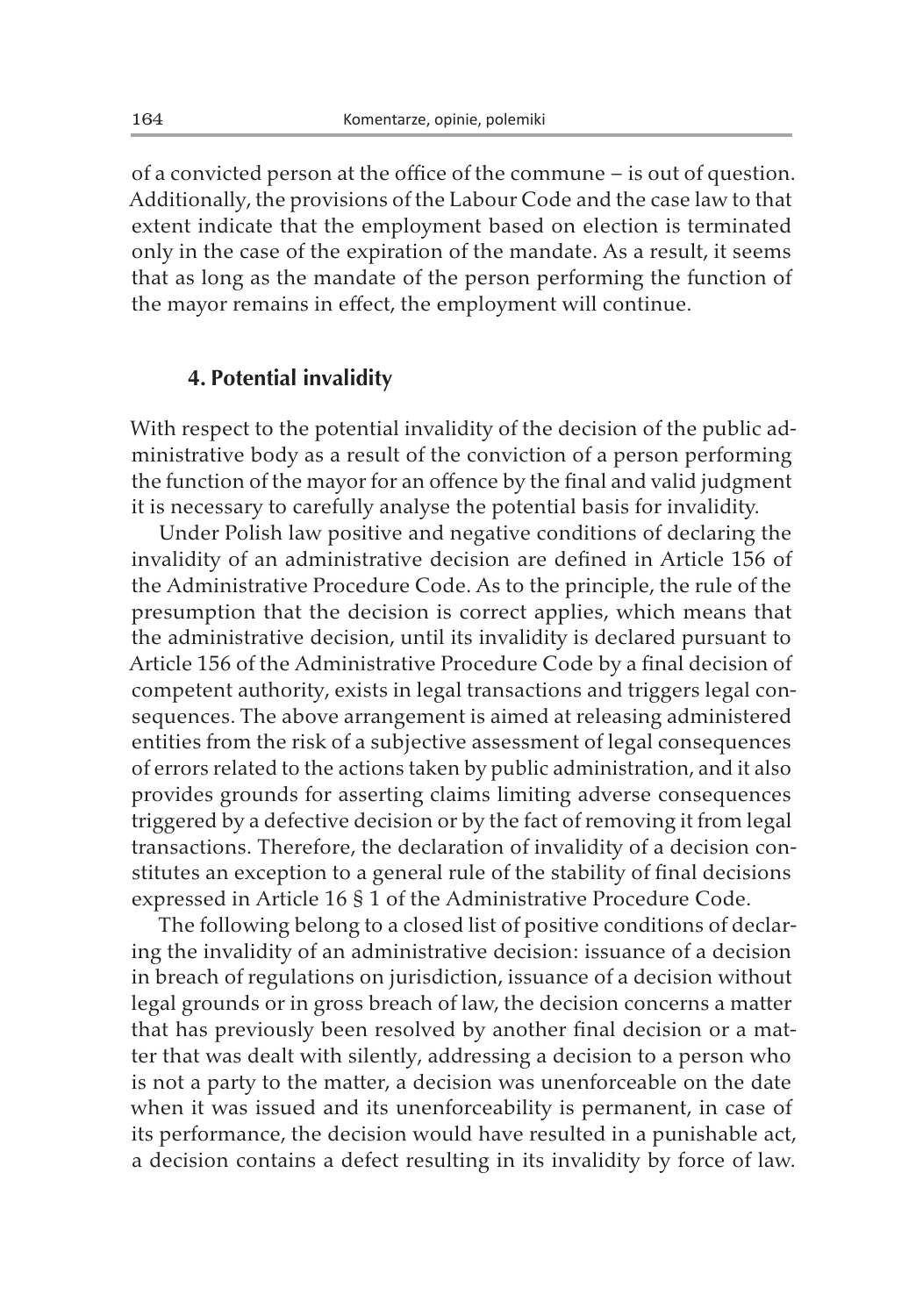In view of the objective of this article, below are analysed two conditions that could be taken into account as grounds for declaring the invalidity of an administrative decision.

# **4.1. Lack of jurisdiction of the authority as a condition of declaring the invalidity of a decision**

Pursuant to Article 156 § 1 Section 1 of the Administrative Procedure Code, a public administration authority declares the invalidity of a decision issued in breach of the regulations on jurisdiction. This regulation does not directly indicate the type of jurisdiction, therefore, it is understood that it concerns any jurisdiction of a given authority (with respect to venue, subject-matter or functional jurisdiction).

Therefore, the regulation on jurisdiction may be breached if one of the above mentioned types of jurisdiction is violated that is not the case in circumstances under discussion. It has to be emphasised that pursuant to Article 104 § 1 of the Administrative Procedure Code, a public administrative body resolves a given matter by issuing a decision and, as a result, in legal sense the decision is issued by a public administrative body and not a person representing this body. The authorisation of an employee to exercise specific competences of the body does not turn the employee into a public administrative body, and a specific person who exercises the competences of the body has to be differentiated from the body – this person may be called the office holder.

Therefore, if a person being the office holder is sentenced by the final and valid court judgment to a fine, the condition of the lack of jurisdiction of the body is not met, both with respect to venue, subject-matter or in functional terms.

# **4.2.Gross breach of law as a condition of declaring the invalidity of a decision**

Pursuant to Article 156 § 1 Section 1 of the Administrative Procedure Code, a public administrative body declares the invalidity of a decision that was issued without any legal grounds or in gross breach of law. Gross breach of law is understood broadly and by its scope covers the provisions of substantive law, procedural law and the regulations related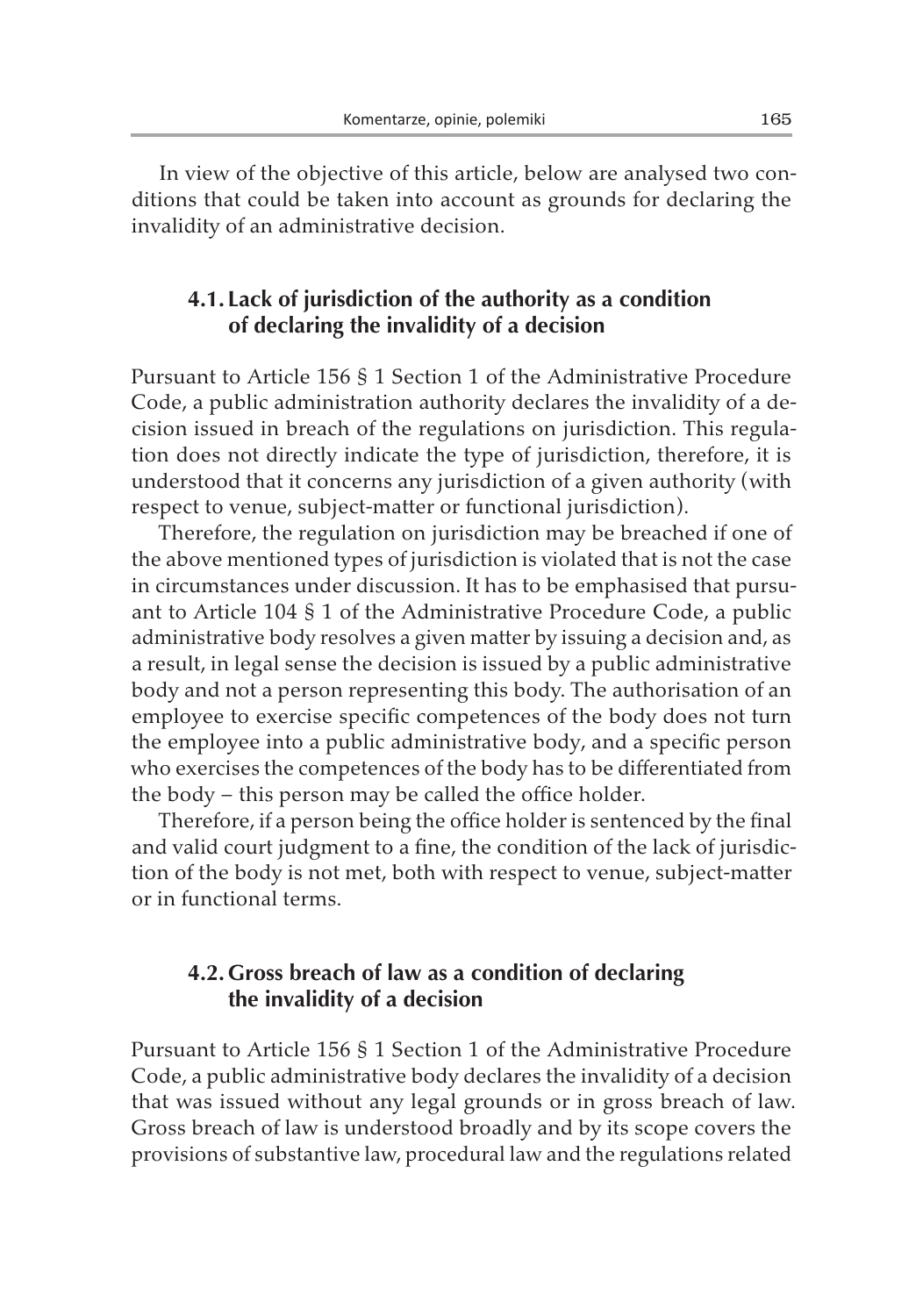to the system and competence. Additionally, one should remember that we can speak about gross breach of law when the breach of law is obvious, clear without the necessity to make an interpretation of the breached regulation and, as a result, not every instance of the breach of law can be identified with gross breach of law.

In view of the above, it is undisputable that the condition of gross breach of law may also regard the regulation related to the system and competence. The case law indicates that the fact of issuing an administrative decision without own signature of a person authorised to issue the decision results in its invalidity in connection with gross breach of law. From the perspective of this article, however, one should note that a person performing the function of the mayor and whose mandate remains in effect at the time when the decision is issued is authorised to issue an administrative decision. Therefore, if the conditions of the expiration of the mandate are not met, the authorisation to issue administrative decisions continues, because the authorisation to issue administrative decisions, in the case of the mayor, has its source in the mandate that is carried out and not in the employment based on election.

Additionally, it has to be noted that even if the holder of a public administrative body (office) is missing, it does not interrupt the existence of the public administrative body, and the organisational and subject-matter concept adopted under the systemic law ensures stability of the public administrative body. In other words, the lack of the office holder does not deprive this body (office) of legal existence and, as a result, despite the fact that the personnel may be changed, the office continues to exist – administrative instruments are issued by administration bodies and not by natural persons who constitute the personnel of a given administrative entity. Also, it should be noted that administrative decisions issued by the employees of the office are issued on behalf of the body that has granted an appropriate authorisation and not on behalf of a specifically identified office holder.

In the practice of the operation of public administration bodies, most frequently administrative decisions are issued by the authorised employees of the office.

Disappearance of the basic relationship (e.g. termination of the employment contract of the principal performing the function of the body) remains with no effect on the existence and the scope of authorisation, if the granted administrative power of attorney has not been revoked. The authorisation to issue administrative decisions does not expire as at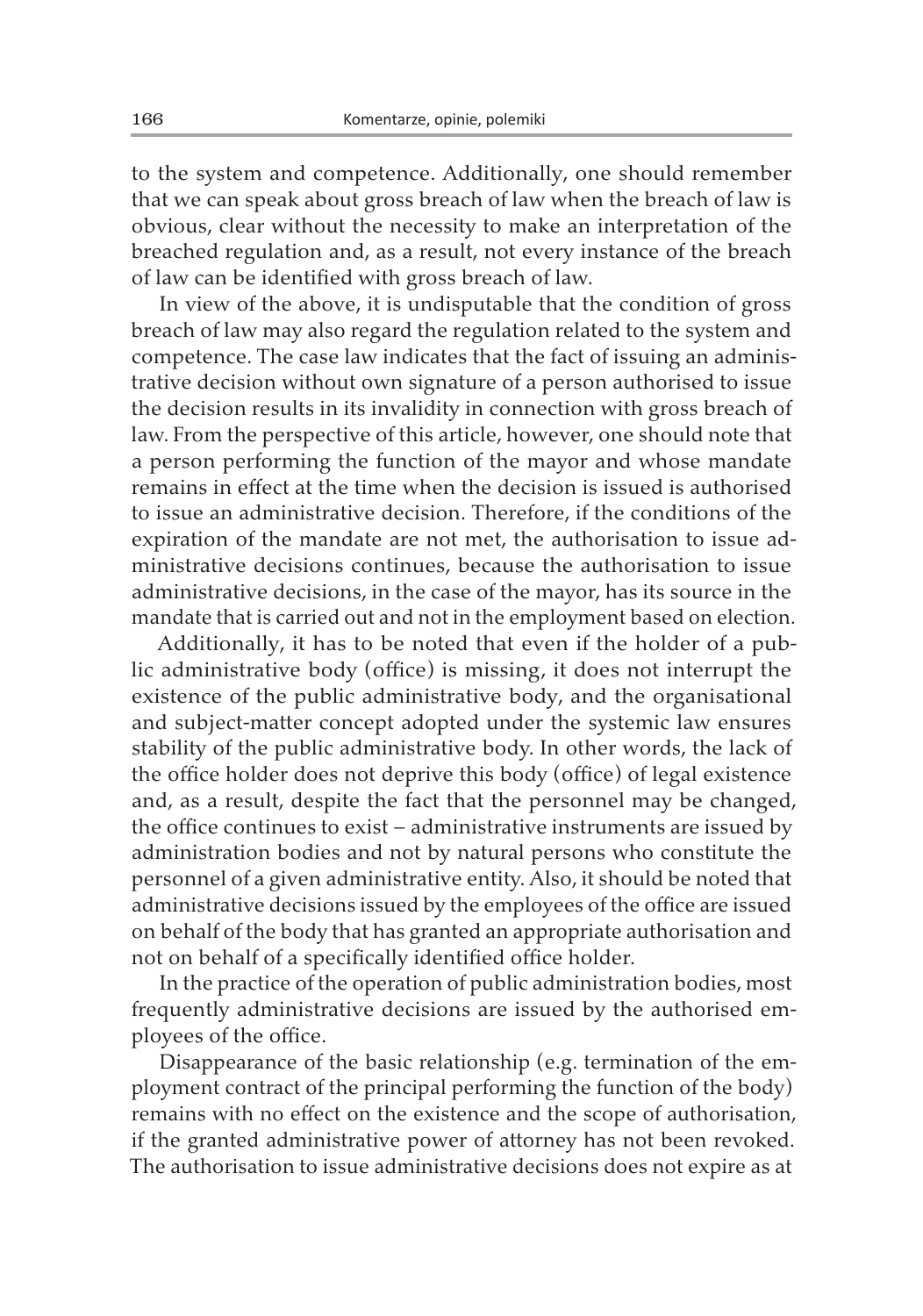the date when the mandate of the person performing the function of public administrative body expires. If it has not been revoked, altered or if its invalidity has not been declared, it maintains its validity. Otherwise, proper operation of decision-making authorities would have been disturbed.

Even in the case when the procedure of the mandate expiration is applied, until a given supervision decision expiring the mandate becomes final and valid, the mayor may hold his/her office and exercise all competences that he/she is entitled to in the sphere of the empire. This means that such determination is *ex nunc*, i.e. it triggers legal consequences in the future.

#### **Conclusions**

The objective of the article was to present conclusions and comments following from an analysis on the possibility of declaring invalidity of an administrative decision in the light of the final and valid judgment of conviction for committing an offence by a person performing the function of the mayor.

First, a preliminary issue of the legality of the performance of the function of a mayor by a person convicted based on the final and valid court judgment was considered. There are significant discrepancies between the regulations of the Election Code and the Act on Self-Government Employees. Under the Election Code, a person sentenced by the final and valid judgment for an intentional offence prosecuted by public indictment to a fine will retain a passive electoral right in elections for the mayor, however, it seems that in under the Act on Self-Government Employees it will not be possible to establish an employment relationship with such a person to work in the capacity of a self-government employee based on election. This issue is not clarified by the provisions of the Labour Code, either.

Next, possible grounds for declaring the invalidity of an administrative decision were examined in detail. The analysis of selected conditions leads to a conclusion that there are no grounds for declaring the invalidity of a decision, as the regulations on jurisdiction will not be breached and the decision will not be issued in gross breach of law. The right to issue administrative decisions in the case of the mayor has its source in the mandate that is carried out, and not in the employment based on election – the essence of the mandate is the granting